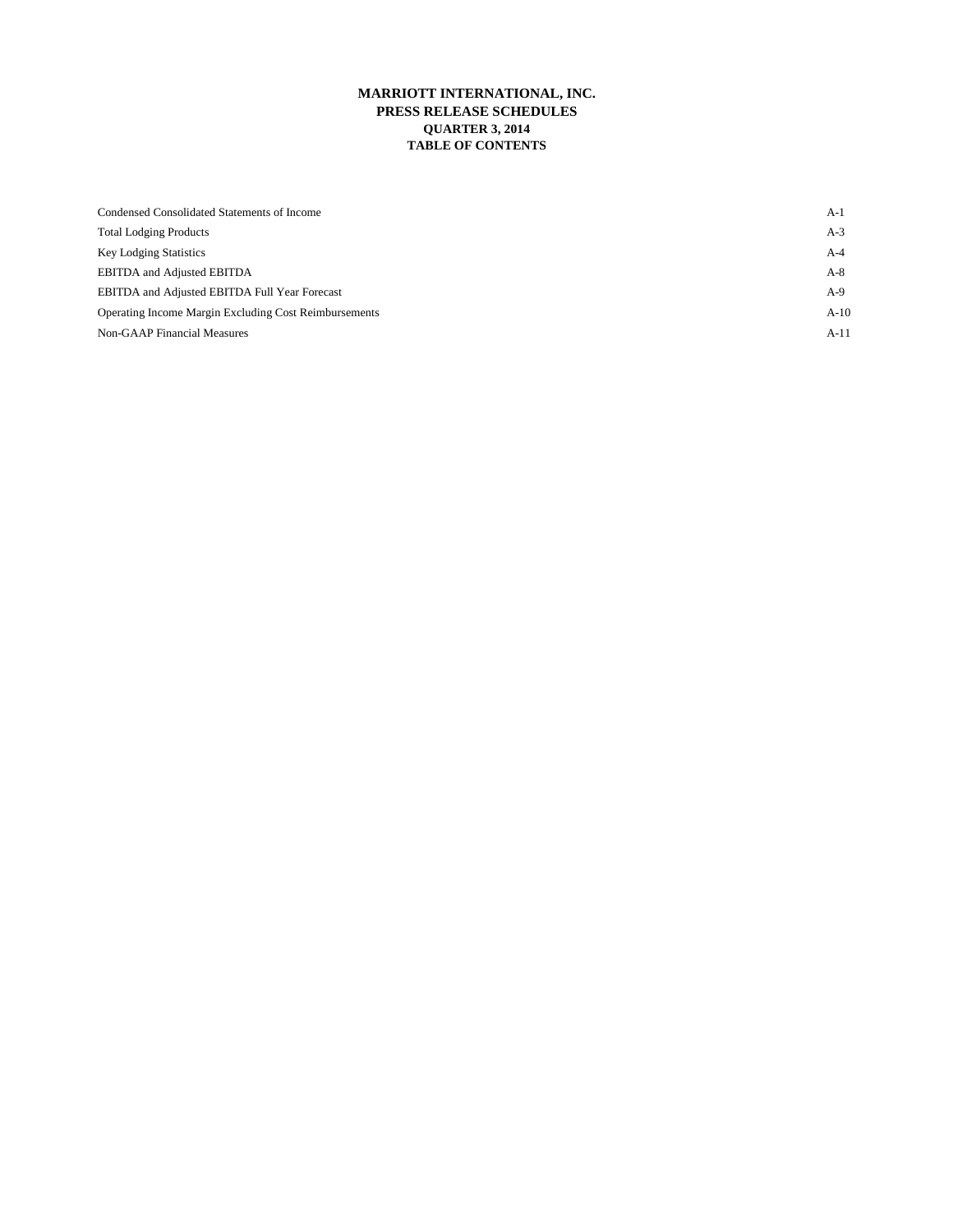## **MARRIOTT INTERNATIONAL, INC. CONDENSED CONSOLIDATED STATEMENTS OF INCOME THIRD QUARTER 2014 AND 2013**

(in millions except per share amounts, unaudited)

|                                                    | <b>Three Months Ended</b><br>September 30, 2014 | <b>Three Months Ended</b><br>September 30, 2013 | Percent<br>Better/<br>(Worse) |  |
|----------------------------------------------------|-------------------------------------------------|-------------------------------------------------|-------------------------------|--|
| <b>REVENUES</b>                                    |                                                 |                                                 |                               |  |
| Base management fees                               | \$<br>178                                       | \$<br>150                                       | 19                            |  |
| Franchise fees                                     | 203                                             | 175                                             | 16                            |  |
| Incentive management fees                          | 67                                              | 53                                              | 26                            |  |
| Owned, leased, and other revenue <sup>1</sup>      | 244                                             | 220                                             | 11                            |  |
| Cost reimbursements <sup>2</sup>                   | 2,768                                           | 2,562                                           | 8                             |  |
| <b>Total Revenues</b>                              | 3,460                                           | 3,160                                           | 9                             |  |
| OPERATING COSTS AND EXPENSES                       |                                                 |                                                 |                               |  |
| Owned, leased, and other - direct <sup>3</sup>     | 189                                             | 172                                             | (10)                          |  |
| Reimbursed costs                                   | 2,768                                           | 2,562                                           | (8)                           |  |
| Depreciation, amortization, and other <sup>4</sup> | 33                                              | 34                                              | 3                             |  |
| General, administrative, and other <sup>5</sup>    | 172                                             | 147                                             | (17)                          |  |
| <b>Total Expenses</b>                              | 3,162                                           | 2,915                                           | (8)                           |  |
| <b>OPERATING INCOME</b>                            | 298                                             | 245                                             | 22                            |  |
| Gains and other income <sup>6</sup>                | 1                                               | 1                                               |                               |  |
| Interest expense                                   | (29)                                            | (28)                                            | (4)                           |  |
| Interest income                                    | $\,8\,$                                         | 5                                               | 60                            |  |
| Equity in earnings <sup>7</sup>                    | 12                                              |                                                 | $\ast$                        |  |
| <b>INCOME BEFORE INCOME TAXES</b>                  | 290                                             | 223                                             | 30                            |  |
| Provision for income taxes                         | (98)                                            | (63)                                            | (56)                          |  |
| <b>NET INCOME</b>                                  | 192                                             | 160                                             | 20                            |  |
| <b>EARNINGS PER SHARE - Basic</b>                  |                                                 |                                                 |                               |  |
| Earnings per share                                 | 0.66                                            | 0.53                                            | 25                            |  |
| <b>EARNINGS PER SHARE - Diluted</b>                |                                                 |                                                 |                               |  |
| Earnings per share                                 | 0.65                                            | 0.52                                            | 25                            |  |
| <b>Basic Shares</b>                                | 288.9                                           | 301.9                                           |                               |  |
| <b>Diluted Shares</b>                              | 295.4                                           | 309.5                                           |                               |  |

\* Percent cannot be calculated.

<sup>1</sup> Owned, leased, and other revenue includes revenue from the properties we own or lease, termination fees, branding fees, and other revenue.

<sup>2</sup>*Cost reimbursements* include reimbursements from properties for Marriott-funded operating expenses.

- <sup>3</sup>*Owned, leased, and other direct* expenses include operating expenses related to our owned or leased hotels, including lease payments and pre-opening expenses.
- <sup>4</sup>*Depreciation, amortization, and other* expenses include depreciation for fixed assets, amortization of capitalized costs incurred to acquire management, franchise, and license agreements, and any related impairments, accelerations, or write-offs.<br><sup>5</sup> Canagel, administrative, and other axpances include the overhead secto ellocated to our cosmoste, and our
- <sup>5</sup>*General, administrative, and other* expenses include the overhead costs allocated to our segments, and our corporate overhead costs and general expenses.
- 6 *Gains and other income* includes gains and losses on: the sale of real estate, the sale or other-than-temporary impairment of joint ventures and investments, and income from cost method investments.

<sup>7</sup>*Equity in earnings* include our equity in earnings or losses of unconsolidated equity method investments.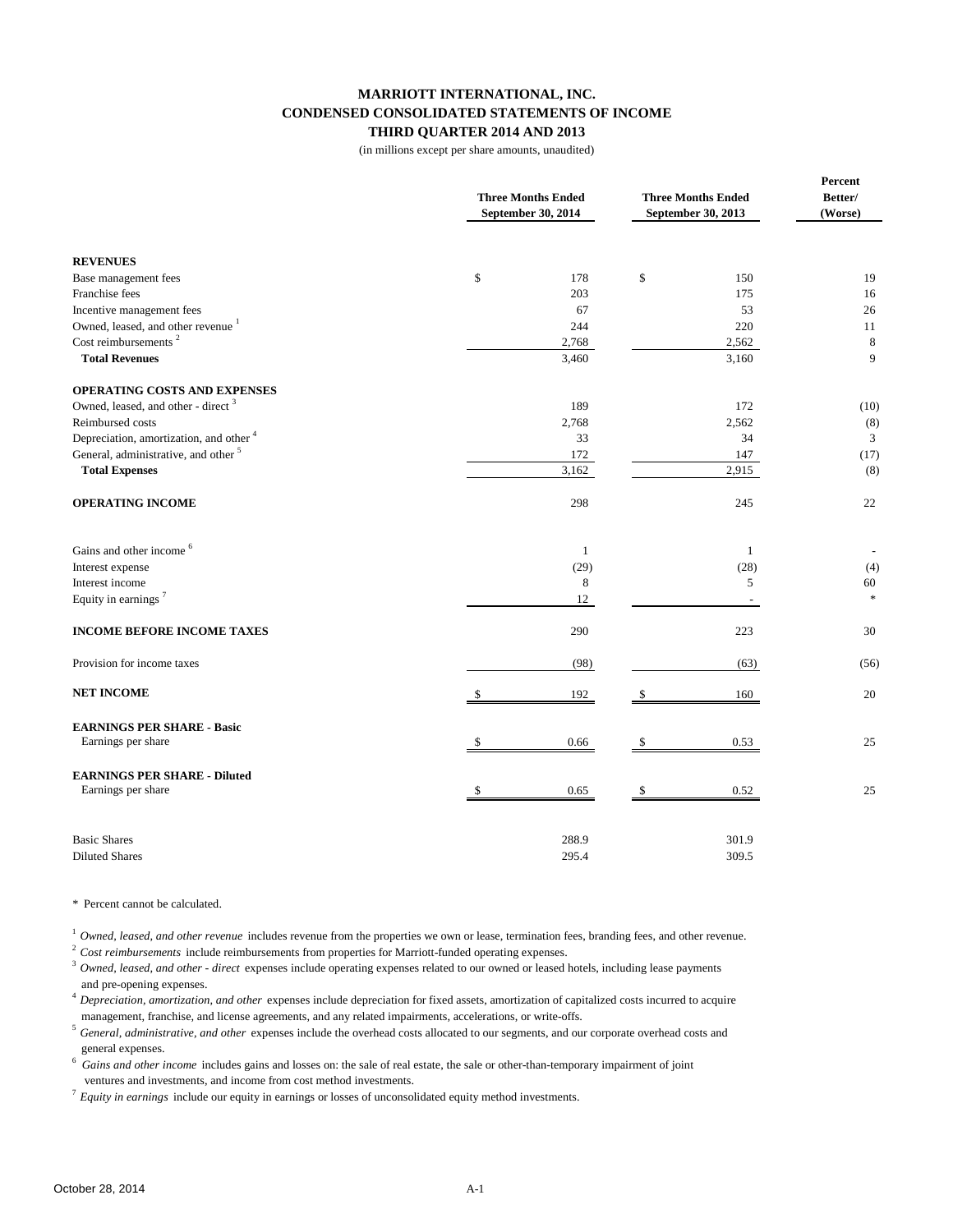## **MARRIOTT INTERNATIONAL, INC. CONDENSED CONSOLIDATED STATEMENTS OF INCOME THIRD QUARTER YEAR-TO-DATE 2014 AND 2013**

(in millions except per share amounts, unaudited)

|                                                    | <b>Nine Months Ended</b><br>September 30, 2014 | <b>Nine Months Ended</b><br>September 30, 2013 | Percent<br>Better/<br>(Worse) |  |
|----------------------------------------------------|------------------------------------------------|------------------------------------------------|-------------------------------|--|
| <b>REVENUES</b>                                    |                                                |                                                |                               |  |
| Base management fees                               | \$<br>509                                      | \$<br>469                                      | 9                             |  |
| Franchise fees                                     | 560                                            | 503                                            | 11                            |  |
| Incentive management fees                          | 220                                            | 183                                            | $20\,$                        |  |
| Owned, leased, and other revenue <sup>1</sup>      | 747                                            | 690                                            | 8                             |  |
| Cost reimbursements <sup>2</sup>                   | 8,201                                          | 7,720                                          | 6                             |  |
| <b>Total Revenues</b>                              | 10,237                                         | 9,565                                          | $7\phantom{.0}$               |  |
| <b>OPERATING COSTS AND EXPENSES</b>                |                                                |                                                |                               |  |
| Owned, leased, and other - direct <sup>3</sup>     | 573                                            | 532                                            | (8)                           |  |
| Reimbursed costs                                   | 8,201                                          | 7,720                                          | (6)                           |  |
| Depreciation, amortization, and other <sup>4</sup> | 116                                            | 92                                             | (26)                          |  |
| General, administrative, and other <sup>5</sup>    | 479                                            | 471                                            | (2)                           |  |
| <b>Total Expenses</b>                              | 9,369                                          | 8,815                                          | (6)                           |  |
| <b>OPERATING INCOME</b>                            | 868                                            | 750                                            | 16                            |  |
| Gains and other income <sup>6</sup>                | $\overline{4}$                                 | 14                                             | (71)                          |  |
| Interest expense                                   | (89)                                           | (88)                                           | (1)                           |  |
| Interest income                                    | 17                                             | 13                                             | 31                            |  |
| Equity in earnings (losses) <sup>7</sup>           | 6                                              | (2)                                            | 400                           |  |
| <b>INCOME BEFORE INCOME TAXES</b>                  | 806                                            | 687                                            | 17                            |  |
| Provision for income taxes                         | (250)                                          | (212)                                          | (18)                          |  |
| <b>NET INCOME</b>                                  | 556<br>\$                                      | 475<br>S.                                      | 17                            |  |
| <b>EARNINGS PER SHARE - Basic</b>                  |                                                |                                                |                               |  |
| Earnings per share                                 | 1.90                                           | 1.55                                           | 23                            |  |
| <b>EARNINGS PER SHARE - Diluted</b>                |                                                |                                                |                               |  |
| Earnings per share                                 | 1.86                                           | 1.51                                           | 23                            |  |
| <b>Basic Shares</b>                                | 292.5                                          | 306.8                                          |                               |  |
| <b>Diluted Shares</b>                              | 299.4                                          | 314.8                                          |                               |  |

\* Percent cannot be calculated.

<sup>1</sup> Owned, leased, and other revenue includes revenue from the properties we own or lease, termination fees, branding fees, and other revenue.

<sup>2</sup>*Cost reimbursements* include reimbursements from properties for Marriott-funded operating expenses.

- <sup>3</sup> Owned, leased, and other direct expenses include operating expenses related to our owned or leased hotels, including lease payments and pre-opening expenses.
- <sup>4</sup>*Depreciation, amortization, and other* expenses include depreciation for fixed assets, amortization of capitalized costs incurred to acquire management, franchise, and license agreements, and any related impairments, accelerations, or write-offs.<br><sup>5</sup> Canagel, administrative, and other axpances include the overhead secto ellocated to our cosmoste, and our
- <sup>5</sup>*General, administrative, and other* expenses include the overhead costs allocated to our segments, and our corporate overhead costs and general expenses.
- <sup>6</sup>*Gains and other income* includes gains and losses on: the sale of real estate, the sale or other-than-temporary impairment of joint ventures and investments, and income from cost method investments.

<sup>7</sup>*Equity in earnings (losses)* include our equity in earnings or losses of unconsolidated equity method investments.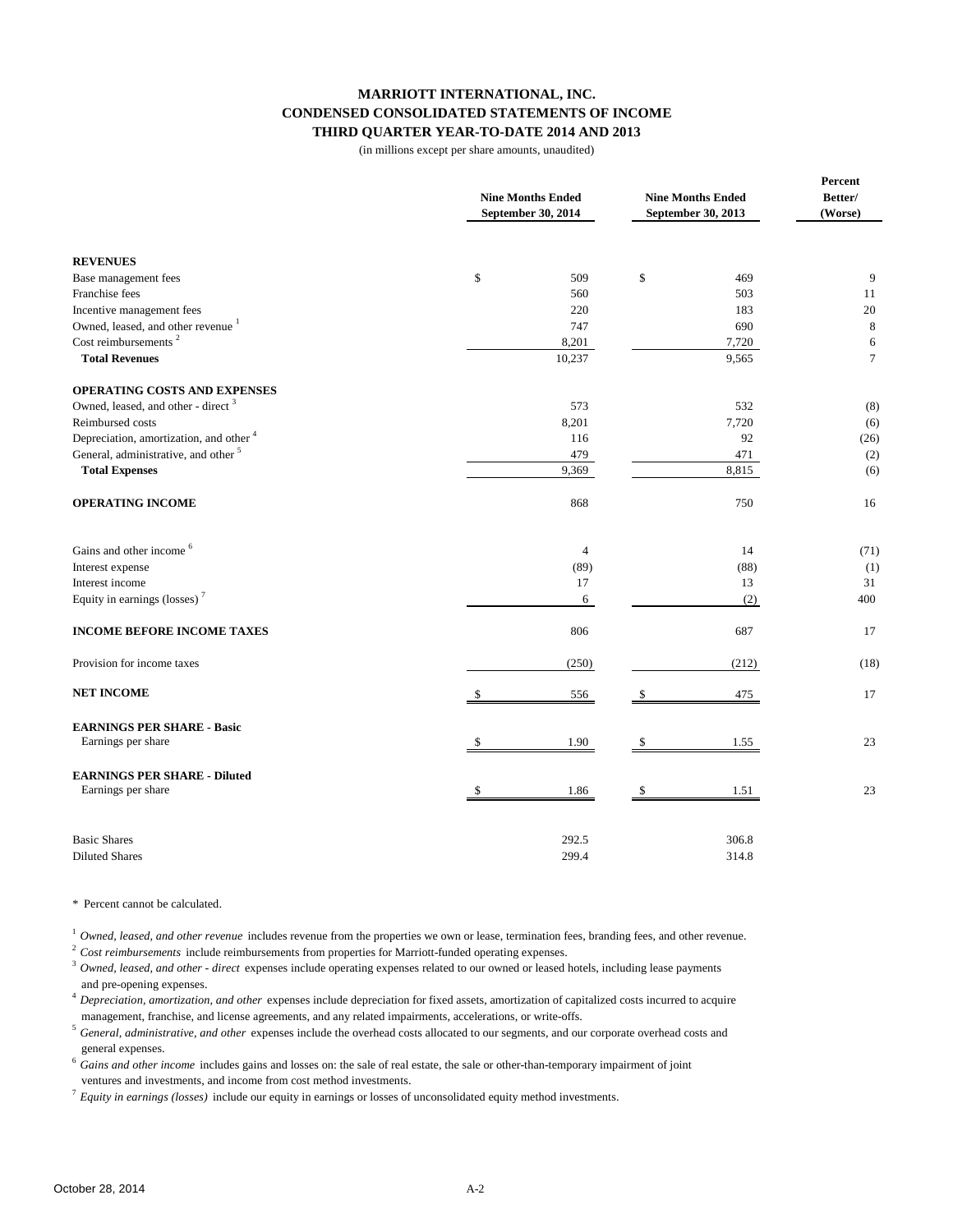## **MARRIOTT INTERNATIONAL, INC. TOTAL LODGING PRODUCTS**

|                                      | <b>Number of Properties</b><br><b>Number of Rooms/Suites</b> |                          |                           |                       |                       |                           |
|--------------------------------------|--------------------------------------------------------------|--------------------------|---------------------------|-----------------------|-----------------------|---------------------------|
| <b>Brand</b>                         | September 30,<br>2014                                        | September 30,<br>2013    | vs. September 30,<br>2013 | September 30,<br>2014 | September 30,<br>2013 | vs. September 30,<br>2013 |
| <b>Domestic Full-Service</b>         |                                                              |                          |                           |                       |                       |                           |
| <b>Marriott Hotels</b>               | 347                                                          | 347                      | $\overline{a}$            | 140,575               | 139,926               | 649                       |
| <b>Renaissance Hotels</b>            | 78                                                           | 76                       | $\overline{c}$            | 27,744                | 27,189                | 555                       |
| <b>Autograph Collection</b>          | 35                                                           | 30                       | 5                         | 8,998                 | 8,059                 | 939                       |
| Gaylord Hotels                       | 5                                                            | 5                        | $\overline{a}$            | 8,098                 | 8,098                 |                           |
| The Ritz-Carlton                     | 38                                                           | 37                       | 1                         | 11,300                | 11,048                | 252                       |
| The Ritz-Carlton Residences          | 30                                                           | 30                       |                           | 3,598                 | 3,598                 |                           |
| <b>Domestic Limited-Service</b>      |                                                              |                          |                           |                       |                       |                           |
| Courtyard                            | 858                                                          | 830                      | 28                        | 120,589               | 116,549               | 4,040                     |
| Fairfield Inn & Suites               | 707                                                          | 694                      | 13                        | 64,413                | 63,285                | 1,128                     |
| SpringHill Suites                    | 311                                                          | 303                      | 8                         | 36,588                | 35,553                | 1,035                     |
| Residence Inn                        | 641                                                          | 622                      | 19                        | 77,577                | 75,099                | 2,478                     |
| <b>TownePlace Suites</b>             | 232                                                          | 218                      | 14                        | 23,130                | 21,630                | 1,500                     |
| <b>International</b>                 |                                                              |                          |                           |                       |                       |                           |
| <b>Marriott Hotels</b>               | 224                                                          | 211                      | 13                        | 68,648                | 64,653                | 3,995                     |
| Renaissance Hotels                   | 81                                                           | 78                       | 3                         | 25,368                | 25,203                | 165                       |
| Autograph Collection <sup>1</sup>    | 27                                                           | 20                       | $\overline{7}$            | 3,521                 | 2,385                 | 1,136                     |
| Protea Hotels                        | 112                                                          | $\overline{\phantom{a}}$ | 112                       | 10,107                |                       | 10,107                    |
| Moxy Hotels                          | $\mathbf{1}$                                                 | $\overline{a}$           | $\mathbf{1}$              | 162                   |                       | 162                       |
| Courtyard                            | 123                                                          | 116                      | $\overline{7}$            | 24,236                | 22,727                | 1,509                     |
| Fairfield Inn & Suites               | 17                                                           | 16                       | 1                         | 2,089                 | 1,896                 | 193                       |
| SpringHill Suites                    | $\overline{2}$                                               | $\overline{2}$           |                           | 299                   | 299                   |                           |
| Residence Inn                        | 24                                                           | 23                       | $\mathbf{1}$              | 3,349                 | 3,229                 | 120                       |
| <b>TownePlace Suites</b>             | $\overline{4}$                                               | $\sqrt{2}$               | $\overline{c}$            | 518                   | 278                   | 240                       |
| Marriott Executive Apartments        | 27                                                           | 27                       | ÷                         | 4,285                 | 4,295                 | (10)                      |
| The Ritz-Carlton                     | 47                                                           | 42                       | 5                         | 13,777                | 12,660                | 1,117                     |
| The Ritz-Carlton Residences          | 10                                                           | $\tau$                   | 3                         | 630                   | 469                   | 161                       |
| The Ritz-Carlton Serviced Apartments | 4                                                            | $\overline{4}$           |                           | 579                   | 579                   |                           |
| Bulgari Hotels & Resorts             | 3                                                            | 3                        |                           | 202                   | 202                   |                           |
| <b>EDITION</b>                       | $\overline{2}$                                               | $\overline{2}$           |                           | 251                   | 251                   |                           |
| AC Hotels by Marriott <sup>1</sup>   | 75                                                           | 75                       | $\overline{a}$            | 8,499                 | 8,491                 | $\,$ 8 $\,$               |
| Timeshare <sup>2</sup>               | 62                                                           | 63                       | (1)                       | 13,124                | 12,856                | 268                       |
| <b>Total</b>                         | 4,127                                                        | 3,883                    | 244                       | 702,254               | 670,507               | 31,747                    |

<sup>1</sup> All AC Hotels by Marriott properties and five Autograph Collection properties included in this table are operated by unconsolidated joint ventures that hold management agreements and also provide services to franchised properties.

<sup>2</sup> Timeshare unit and room counts are as of September 12, 2014 and September 6, 2013, the end of Marriott Vacation Worldwide's third quarter for 2014 and 2013, respectively.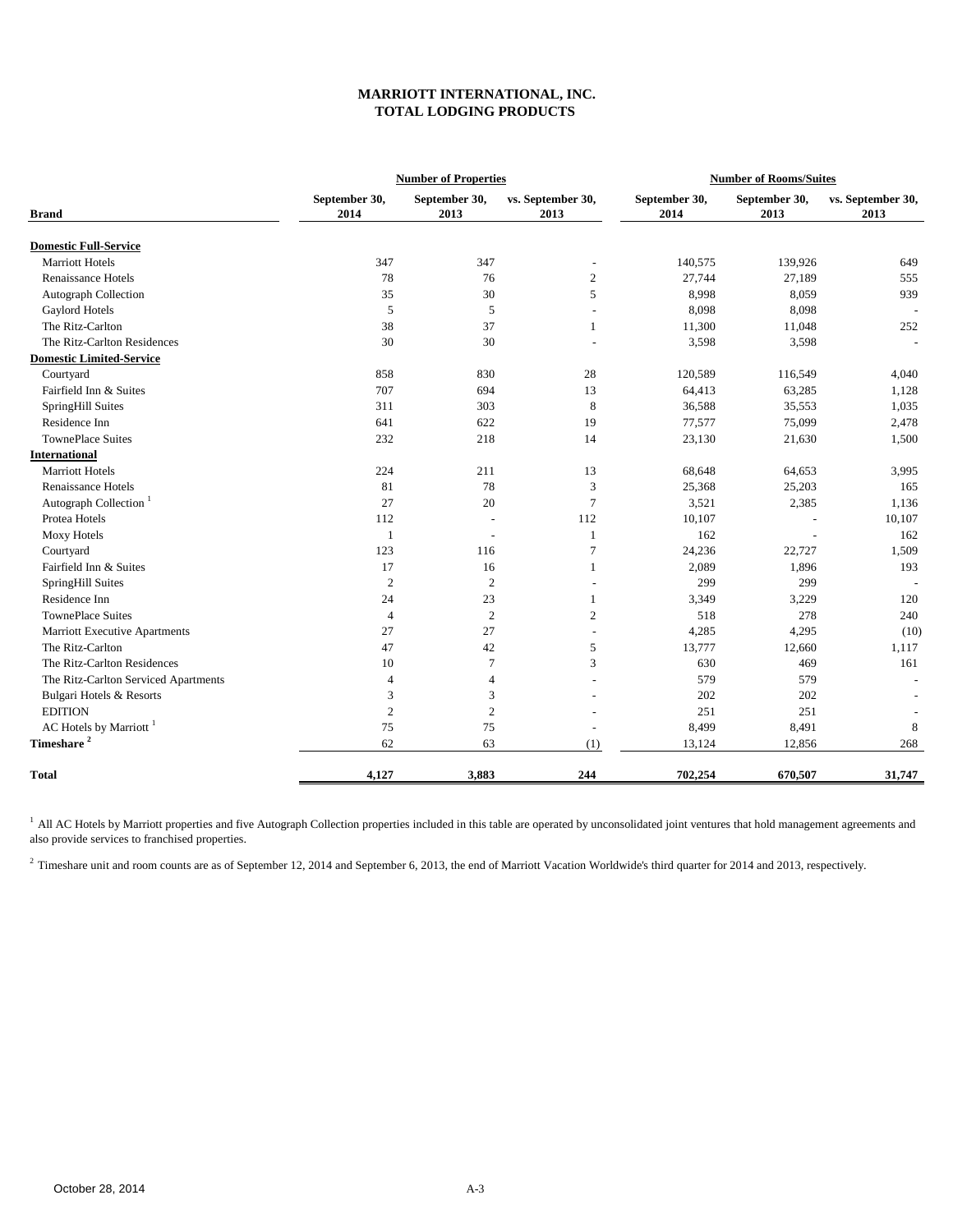(Constant \$)

#### **Comparable Company-Operated International Properties<sup>1</sup>**

|                                  | Three Months Ended September 30, 2014 and September 30, 2013 |               |       |           |      |          |                           |  |
|----------------------------------|--------------------------------------------------------------|---------------|-------|-----------|------|----------|---------------------------|--|
| Region                           |                                                              | <b>REVPAR</b> |       | Occupancy |      |          | <b>Average Daily Rate</b> |  |
|                                  | 2014                                                         | vs. 2013      | 2014  | vs. 2013  |      | 2014     | vs. 2013                  |  |
| Caribbean & Latin America        | \$143.40                                                     | 13.6%         | 71.0% | 3.4%      | pts. | \$201.84 | 8.2%                      |  |
| Europe                           | \$161.27                                                     | 4.7%          | 81.0% | 1.4%      | pts. | \$199.06 | 2.9%                      |  |
| Middle East & Africa             | \$90.47                                                      | 16.1%         | 54.2% | 11.0%     | pts. | \$166.85 | $-7.4%$                   |  |
| Asia Pacific                     | \$125.85                                                     | 5.0%          | 74.8% | 2.0%      | pts. | \$168.18 | 2.1%                      |  |
| Total International <sup>2</sup> | \$136.98                                                     | 6.6%          | 74.3% | $3.0\%$   | pts. | \$184.29 | 2.4%                      |  |
| Worldwide <sup>3</sup>           | \$132.05                                                     | 8.5%          | 76.2% | $3.0\%$   | pts. | \$173.30 | 4.2%                      |  |

**Comparable Systemwide International Properties<sup>1</sup>**

|                                         | Three Months Ended September 30, 2014 and September 30, 2013 |          |           |          |      |                           |          |  |
|-----------------------------------------|--------------------------------------------------------------|----------|-----------|----------|------|---------------------------|----------|--|
|                                         | <b>REVPAR</b>                                                |          | Occupancy |          |      | <b>Average Daily Rate</b> |          |  |
| <b>Region</b>                           | 2014                                                         | vs. 2013 | 2014      | vs. 2013 |      | 2014                      | vs. 2013 |  |
| Caribbean & Latin America               | \$124.90                                                     | 10.9%    | 69.7%     | 2.1%     | pts. | \$179.18                  | 7.6%     |  |
| Europe                                  | \$147.99                                                     | 3.2%     | 78.8%     | 0.9%     | pts. | \$187.86                  | 2.0%     |  |
| Middle East & Africa                    | \$88.59                                                      | 15.0%    | 54.0%     | 9.6%     | pts. | \$164.13                  | $-5.5%$  |  |
| Asia Pacific                            | \$129.83                                                     | 4.9%     | 75.1%     | 1.7%     | pts. | \$172.81                  | 2.4%     |  |
| <b>Total International</b> <sup>4</sup> | \$132.47                                                     | 5.6%     | 73.7%     | 2.2%     | pts. | \$179.63                  | 2.4%     |  |
| Worldwide <sup>3</sup>                  | \$114.29                                                     | 8.1%     | 76.9%     | 2.6%     | pts. | \$148.55                  | 4.5%     |  |

<sup>1</sup> Statistics are in constant dollars. International includes properties located outside the United States and Canada, except for Worldwide which includes the United States.

2 Includes Marriott Hotels, Renaissance, Autograph Collection, The Ritz-Carlton, Bulgari, Residence Inn, and Courtyard properties.

<sup>3</sup> Includes Marriott Hotels, Renaissance, Autograph Collection, Gaylord Hotels, The Ritz-Carlton, Bulgari,

Residence Inn, Courtyard, Fairfield Inn & Suites, TownePlace Suites, and SpringHill Suites properties.

4 Includes Marriott Hotels, Renaissance, Autograph Collection, The Ritz-Carlton, Bulgari, Residence Inn, Courtyard, and Fairfield Inn & Suites properties.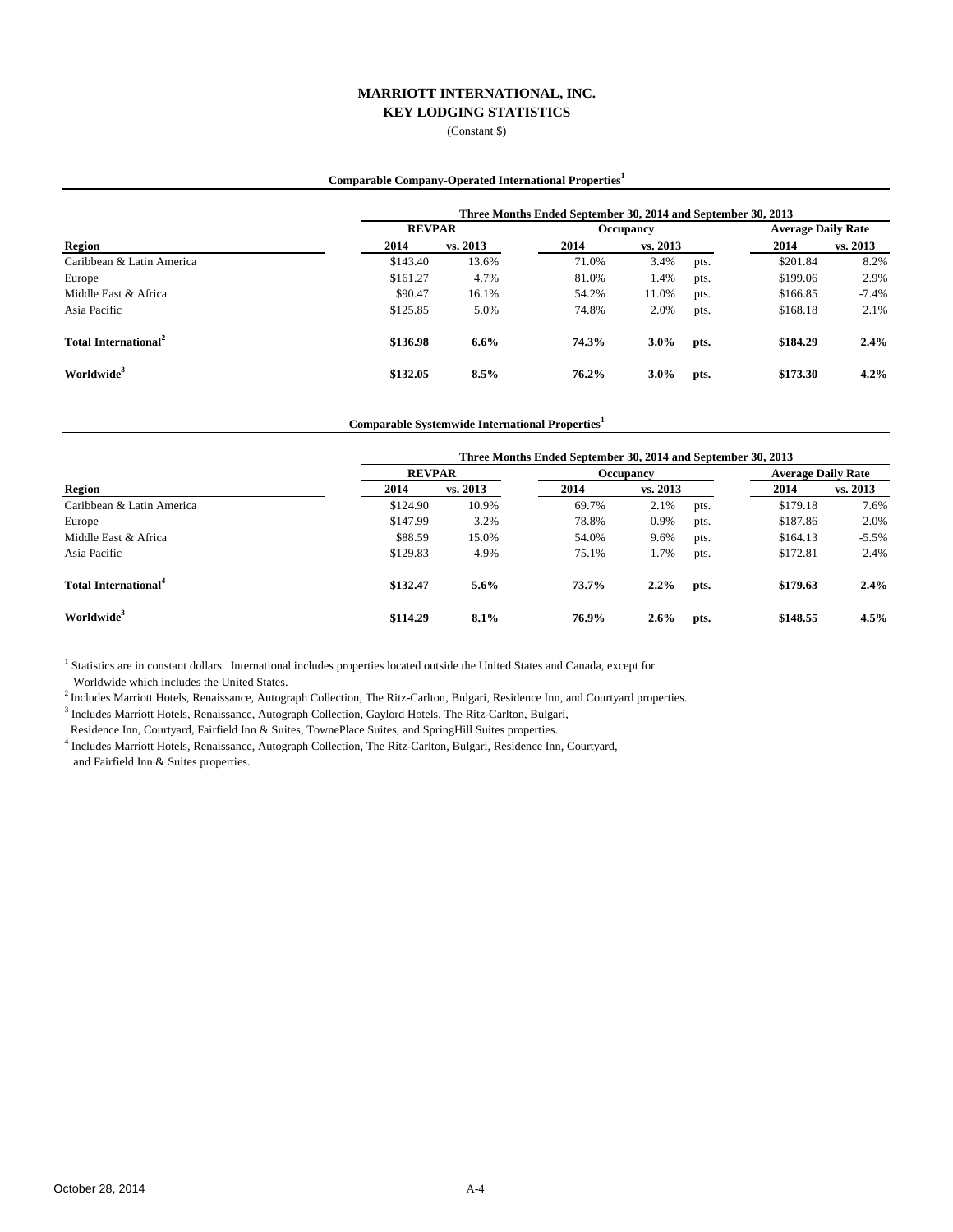(Constant \$)

#### **Comparable Company-Operated International Properties<sup>1</sup>**

|                                  | Nine Months Ended September 30, 2014 and September 30, 2013 |               |       |           |      |          |                           |  |
|----------------------------------|-------------------------------------------------------------|---------------|-------|-----------|------|----------|---------------------------|--|
| Region                           |                                                             | <b>REVPAR</b> |       | Occupancy |      |          | <b>Average Daily Rate</b> |  |
|                                  | 2014                                                        | vs. 2013      | 2014  | vs. 2013  |      | 2014     | vs. 2013                  |  |
| Caribbean & Latin America        | \$178.56                                                    | 11.5%         | 74.3% | 2.7%      | pts. | \$240.30 | 7.5%                      |  |
| Europe                           | \$146.28                                                    | 2.9%          | 74.4% | 1.2%      | pts. | \$196.74 | 1.3%                      |  |
| Middle East & Africa             | \$109.50                                                    | 5.0%          | 58.4% | 4.4%      | pts. | \$187.35 | $-2.8%$                   |  |
| Asia Pacific                     | \$127.76                                                    | 5.6%          | 73.0% | 2.1%      | pts. | \$175.09 | 2.6%                      |  |
| Total International <sup>2</sup> | \$138.76                                                    | 5.4%          | 72.0% | 2.1%      | pts. | \$192.64 | 2.4%                      |  |
| Worldwide <sup>3</sup>           | \$132.48                                                    | 6.4%          | 74.4% | 2.2%      | pts. | \$177.95 | $3.2\%$                   |  |

**Comparable Systemwide International Properties<sup>1</sup>**

|                                  | Nine Months Ended September 30, 2014 and September 30, 2013 |               |       |           |      |          |                           |  |
|----------------------------------|-------------------------------------------------------------|---------------|-------|-----------|------|----------|---------------------------|--|
|                                  |                                                             | <b>REVPAR</b> |       | Occupancy |      |          | <b>Average Daily Rate</b> |  |
| <b>Region</b>                    | 2014                                                        | vs. 2013      | 2014  | vs. 2013  |      | 2014     | vs. 2013                  |  |
| Caribbean & Latin America        | \$149.39                                                    | 9.9%          | 71.9% | 2.2%      | pts. | \$207.84 | 6.5%                      |  |
| Europe                           | \$135.42                                                    | 2.8%          | 72.3% | 1.1%      | pts. | \$187.36 | 1.1%                      |  |
| Middle East & Africa             | \$107.67                                                    | 5.6%          | 58.9% | 4.2%      | pts. | \$182.77 | $-1.9%$                   |  |
| Asia Pacific                     | \$128.90                                                    | 5.7%          | 73.4% | 2.0%      | pts. | \$175.73 | 2.8%                      |  |
| Total International <sup>4</sup> | \$132.81                                                    | $5.2\%$       | 71.3% | $1.9\%$   | pts. | \$186.17 | 2.4%                      |  |
| Worldwide <sup>3</sup>           | \$111.64                                                    | $6.7\%$       | 74.4% | 2.1%      | pts. | \$150.00 | $3.7\%$                   |  |

<sup>1</sup> Statistics are in constant dollars. International includes properties located outside the United States and Canada, except for Worldwide which includes the United States.

 $^{2}$  Includes Marriott Hotels, Renaissance, Autograph Collection, The Ritz-Carlton, Bulgari, Residence Inn, and Courtyard properties.

<sup>3</sup> Includes Marriott Hotels, Renaissance, Autograph Collection, Gaylord Hotels, The Ritz-Carlton, Bulgari,

Residence Inn, Courtyard, Fairfield Inn & Suites, TownePlace Suites, and SpringHill Suites properties.

4 Includes Marriott Hotels, Renaissance, Autograph Collection, The Ritz-Carlton, Bulgari, Residence Inn, Courtyard, and Fairfield Inn & Suites properties.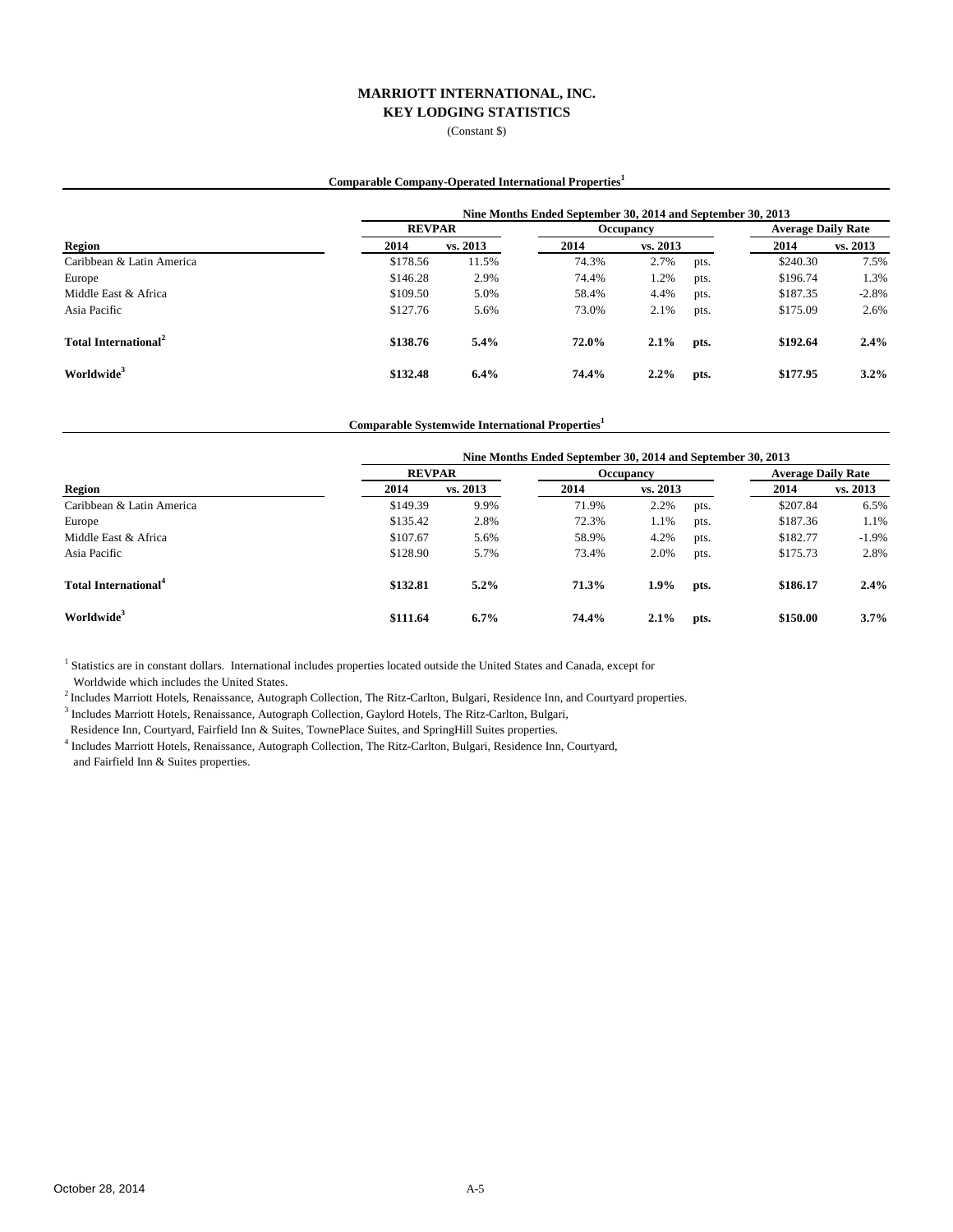## **Comparable Company-Operated North American Properties<sup>1</sup>**

|                                                              | Three Months Ended September 30, 2014 and September 30, 2013 |          |       |           |      |                           |          |  |
|--------------------------------------------------------------|--------------------------------------------------------------|----------|-------|-----------|------|---------------------------|----------|--|
| <b>Brand</b>                                                 | <b>REVPAR</b>                                                |          |       | Occupancy |      | <b>Average Daily Rate</b> |          |  |
|                                                              | 2014                                                         | vs. 2013 | 2014  | vs. 2013  |      | 2014                      | vs. 2013 |  |
| <b>Marriott Hotels</b>                                       | \$142.11                                                     | 8.7%     | 77.6% | 3.0%      | pts. | \$183.21                  | 4.5%     |  |
| Renaissance Hotels                                           | \$130.26                                                     | 9.9%     | 75.7% | 2.3%      | pts. | \$171.99                  | 6.6%     |  |
| The Ritz-Carlton                                             | \$233.45                                                     | 7.6%     | 73.5% | 2.8%      | pts. | \$317.67                  | 3.6%     |  |
| Composite North American Full-Service <sup>2</sup>           | \$148.14                                                     | 8.8%     | 76.7% | 2.9%      | pts. | \$193.25                  | 4.7%     |  |
| Courtyard                                                    | \$99.24                                                      | 11.7%    | 75.9% | 3.7%      | pts. | \$130.78                  | 6.2%     |  |
| SpringHill Suites                                            | \$83.82                                                      | 10.3%    | 76.5% | 2.0%      | pts. | \$109.51                  | 7.3%     |  |
| Residence Inn                                                | \$113.37                                                     | 8.6%     | 82.2% | 2.3%      | pts. | \$137.96                  | 5.6%     |  |
| <b>TownePlace Suites</b>                                     | \$79.19                                                      | 17.1%    | 80.9% | 5.1%      | pts. | \$97.87                   | 9.8%     |  |
| <b>Composite North American Limited-Service</b> <sup>3</sup> | \$100.76                                                     | 10.8%    | 77.7% | $3.2\%$   | pts. | \$129.70                  | 6.1%     |  |
| Composite - All <sup>4</sup>                                 | \$129.79                                                     | 9.4%     | 77.1% | $3.0\%$   | pts. | \$168.44                  | $5.1\%$  |  |

**Comparable Systemwide North American Properties<sup>1</sup>**

|                                                              | Three Months Ended September 30, 2014 and September 30, 2013 |          |           |          |      |                           |          |  |
|--------------------------------------------------------------|--------------------------------------------------------------|----------|-----------|----------|------|---------------------------|----------|--|
|                                                              | <b>REVPAR</b>                                                |          | Occupancy |          |      | <b>Average Daily Rate</b> |          |  |
| <b>Brand</b>                                                 | 2014                                                         | vs. 2013 | 2014      | vs. 2013 |      | 2014                      | vs. 2013 |  |
| <b>Marriott Hotels</b>                                       | \$126.68                                                     | 8.5%     | 75.5%     | 2.6%     | pts. | \$167.78                  | 4.8%     |  |
| Renaissance Hotels                                           | \$119.59                                                     | 10.2%    | 75.5%     | 2.7%     | pts. | \$158.42                  | 6.2%     |  |
| <b>Autograph Collection Hotels</b>                           | \$164.96                                                     | 9.9%     | 76.3%     | $-0.8%$  | pts. | \$216.30                  | 11.0%    |  |
| The Ritz-Carlton                                             | \$233.45                                                     | 7.6%     | 73.5%     | 2.8%     | pts. | \$317.67                  | 3.6%     |  |
| <b>Composite North American Full-Service</b>                 | \$133.02                                                     | 8.8%     | 75.4%     | 2.5%     | pts. | \$176.52                  | 5.1%     |  |
| Courtyard                                                    | \$101.44                                                     | 9.4%     | 77.3%     | 3.1%     | pts. | \$131.25                  | 5.0%     |  |
| Fairfield Inn & Suites                                       | \$80.46                                                      | 7.9%     | 75.9%     | 2.7%     | pts. | \$106.04                  | 4.1%     |  |
| SpringHill Suites                                            | \$89.95                                                      | 8.3%     | 78.6%     | 2.8%     | pts. | \$114.39                  | 4.4%     |  |
| Residence Inn                                                | \$113.19                                                     | 7.6%     | 84.1%     | 2.0%     | pts. | \$134.62                  | 5.0%     |  |
| <b>TownePlace Suites</b>                                     | \$79.34                                                      | 10.7%    | 80.1%     | 2.7%     | pts. | \$99.11                   | 6.9%     |  |
| <b>Composite North American Limited-Service</b> <sup>3</sup> | \$97.07                                                      | $8.6\%$  | 78.9%     | 2.7%     | pts. | \$122.98                  | 4.9%     |  |
| Composite - All <sup>o</sup>                                 | \$110.58                                                     | 8.7%     | 77.6%     | 2.7%     | pts. | \$142.52                  | $5.0\%$  |  |

<sup>1</sup> Statistics include properties located in the United States.

<sup>2</sup> Includes the Marriott Hotels, Renaissance Hotels, Gaylord Hotels, and The Ritz-Carlton properties.

<sup>3</sup> Includes the Residence Inn, Courtyard, Fairfield Inn & Suites, TownePlace Suites, and SpringHill Suites properties.

4 Includes the Marriott Hotels, Renaissance Hotels, Gaylord Hotels, The Ritz-Carlton, Residence Inn, Courtyard,

Fairfield Inn & Suites, TownePlace Suites, and SpringHill Suites properties.

5 Includes the Marriott Hotels, Renaissance Hotels, Gaylord Hotels, Autograph, and The Ritz-Carlton properties.

6 Includes the Marriott Hotels, Renaissance Hotels, Gaylord Hotels, Autograph, The Ritz-Carlton, Residence Inn,

Courtyard, Fairfield Inn & Suites, TownePlace Suites, and SpringHill Suites properties.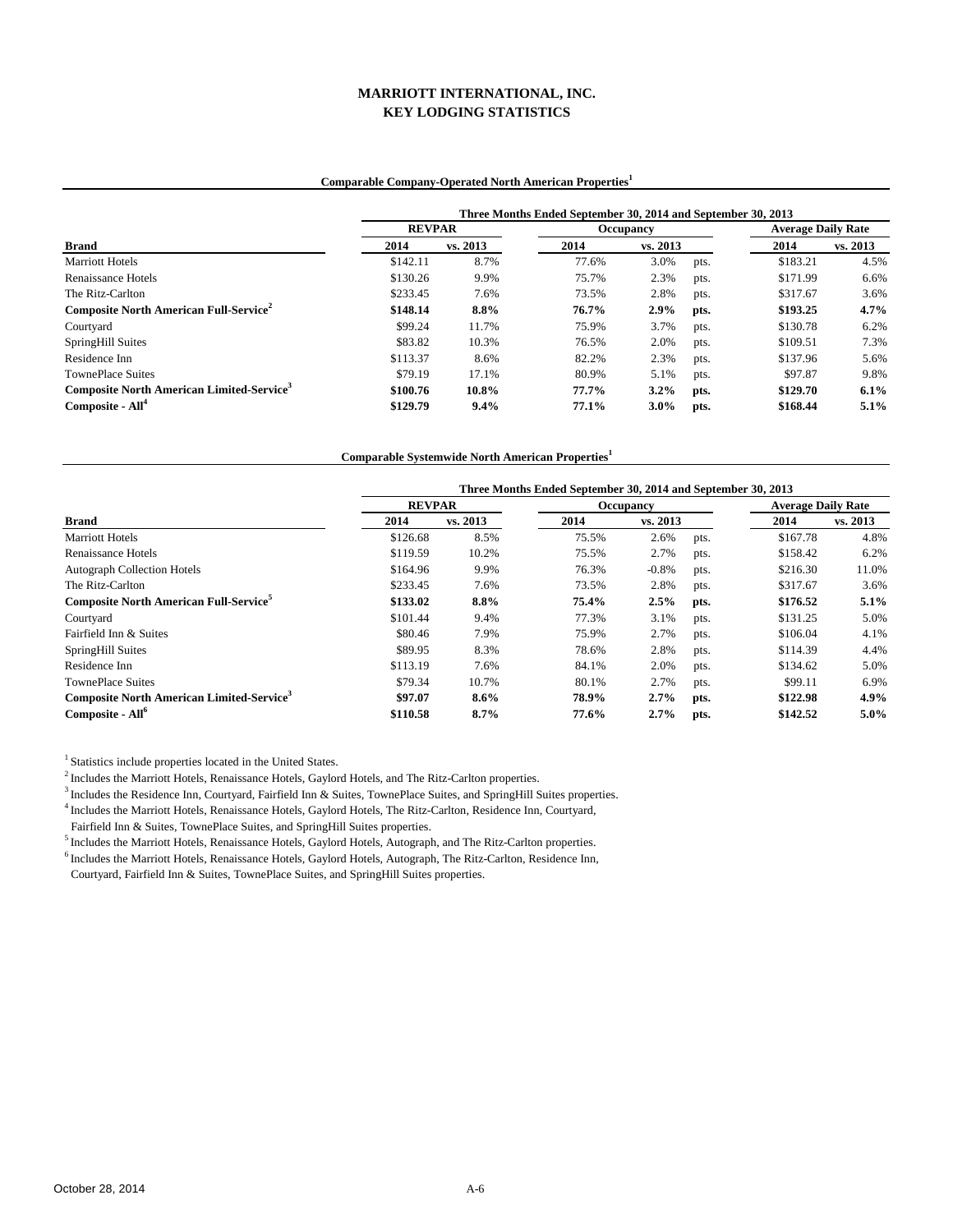## **Comparable Company-Operated North American Properties<sup>1</sup>**

|                                                              | Nine Months Ended September 30, 2014 and September 30, 2013 |          |           |          |      |                           |          |  |
|--------------------------------------------------------------|-------------------------------------------------------------|----------|-----------|----------|------|---------------------------|----------|--|
|                                                              | <b>REVPAR</b>                                               |          | Occupancy |          |      | <b>Average Daily Rate</b> |          |  |
| <b>Brand</b>                                                 | 2014                                                        | vs. 2013 | 2014      | vs. 2013 |      | 2014                      | vs. 2013 |  |
| <b>Marriott Hotels</b>                                       | \$142.64                                                    | 6.1%     | 76.6%     | 2.1%     | pts. | \$186.16                  | 3.2%     |  |
| Renaissance Hotels                                           | \$132.21                                                    | 5.5%     | 75.2%     | 1.6%     | pts. | \$175.82                  | 3.3%     |  |
| The Ritz-Carlton                                             | \$247.20                                                    | 6.4%     | 73.9%     | 1.7%     | pts. | \$334.29                  | 4.0%     |  |
| Composite North American Full-Service <sup>2</sup>           | \$150.44                                                    | 6.1%     | 75.9%     | $2.0\%$  | pts. | \$198.26                  | 3.4%     |  |
| Courtyard                                                    | \$94.76                                                     | 9.5%     | 73.0%     | 3.0%     | pts. | \$129.78                  | 5.0%     |  |
| SpringHill Suites                                            | \$84.06                                                     | 6.6%     | 75.3%     | 1.9%     | pts. | \$111.60                  | 3.9%     |  |
| Residence Inn                                                | \$108.46                                                    | 6.5%     | 79.8%     | 2.1%     | pts. | \$135.90                  | 3.8%     |  |
| <b>TownePlace Suites</b>                                     | \$73.25                                                     | 19.2%    | 76.3%     | 7.1%     | pts. | \$96.06                   | 8.0%     |  |
| <b>Composite North American Limited-Service</b> <sup>3</sup> | \$96.62                                                     | 8.7%     | 75.0%     | 2.8%     | pts. | \$128.76                  | 4.6%     |  |
| Composite - All <sup>4</sup>                                 | \$129.59                                                    | $6.9\%$  | 75.6%     | 2.3%     | pts. | \$171.53                  | $3.6\%$  |  |

**Comparable Systemwide North American Properties<sup>1</sup>**

|                                                              | Nine Months Ended September 30, 2014 and September 30, 2013 |          |           |          |      |                           |          |  |
|--------------------------------------------------------------|-------------------------------------------------------------|----------|-----------|----------|------|---------------------------|----------|--|
|                                                              | <b>REVPAR</b>                                               |          | Occupancy |          |      | <b>Average Daily Rate</b> |          |  |
| <b>Brand</b>                                                 | 2014                                                        | vs. 2013 | 2014      | vs. 2013 |      | 2014                      | vs. 2013 |  |
| <b>Marriott Hotels</b>                                       | \$126.58                                                    | 6.6%     | 74.3%     | 1.9%     | pts. | \$170.41                  | 3.8%     |  |
| Renaissance Hotels                                           | \$119.13                                                    | 7.1%     | 74.4%     | 2.3%     | pts. | \$160.16                  | 3.8%     |  |
| <b>Autograph Collection Hotels</b>                           | \$175.56                                                    | 10.3%    | 77.0%     | 0.4%     | pts. | \$227.90                  | 9.7%     |  |
| The Ritz-Carlton                                             | \$247.20                                                    | 6.4%     | 73.9%     | 1.7%     | pts. | \$334.29                  | 4.0%     |  |
| <b>Composite North American Full-Service</b>                 | \$134.24                                                    | 6.8%     | 74.3%     | 1.9%     | pts. | \$180.62                  | $4.0\%$  |  |
| Courtyard                                                    | \$95.65                                                     | 7.6%     | 73.9%     | 2.2%     | pts. | \$129.48                  | 4.4%     |  |
| Fairfield Inn & Suites                                       | \$74.02                                                     | 7.0%     | 71.6%     | 2.1%     | pts. | \$103.32                  | 3.9%     |  |
| SpringHill Suites                                            | \$85.71                                                     | 7.4%     | 76.0%     | 2.6%     | pts. | \$112.81                  | 3.7%     |  |
| Residence Inn                                                | \$106.14                                                    | 6.4%     | 80.9%     | 1.9%     | pts. | \$131.19                  | 3.9%     |  |
| <b>TownePlace Suites</b>                                     | \$74.49                                                     | 9.8%     | 76.6%     | 3.2%     | pts. | \$97.20                   | 5.2%     |  |
| <b>Composite North American Limited-Service</b> <sup>3</sup> | \$91.10                                                     | 7.3%     | 75.5%     | 2.2%     | pts. | \$120.67                  | 4.1%     |  |
| Composite - All <sup>o</sup>                                 | \$107.31                                                    | $7.0\%$  | 75.1%     | 2.1%     | pts. | \$142.98                  | $4.0\%$  |  |

<sup>1</sup> Statistics include properties located in the United States.

<sup>2</sup> Includes the Marriott Hotels, Renaissance Hotels, Gaylord Hotels, and The Ritz-Carlton properties.

<sup>3</sup> Includes the Residence Inn, Courtyard, Fairfield Inn & Suites, TownePlace Suites, and SpringHill Suites properties.

4 Includes the Marriott Hotels, Renaissance Hotels, Gaylord Hotels, The Ritz-Carlton, Residence Inn, Courtyard,

Fairfield Inn & Suites, TownePlace Suites, and SpringHill Suites properties.

5 Includes the Marriott Hotels, Renaissance Hotels, Gaylord Hotels, Autograph, and The Ritz-Carlton properties.

6 Includes the Marriott Hotels, Renaissance Hotels, Gaylord Hotels, Autograph, The Ritz-Carlton, Residence Inn,

Courtyard, Fairfield Inn & Suites, TownePlace Suites, and SpringHill Suites properties.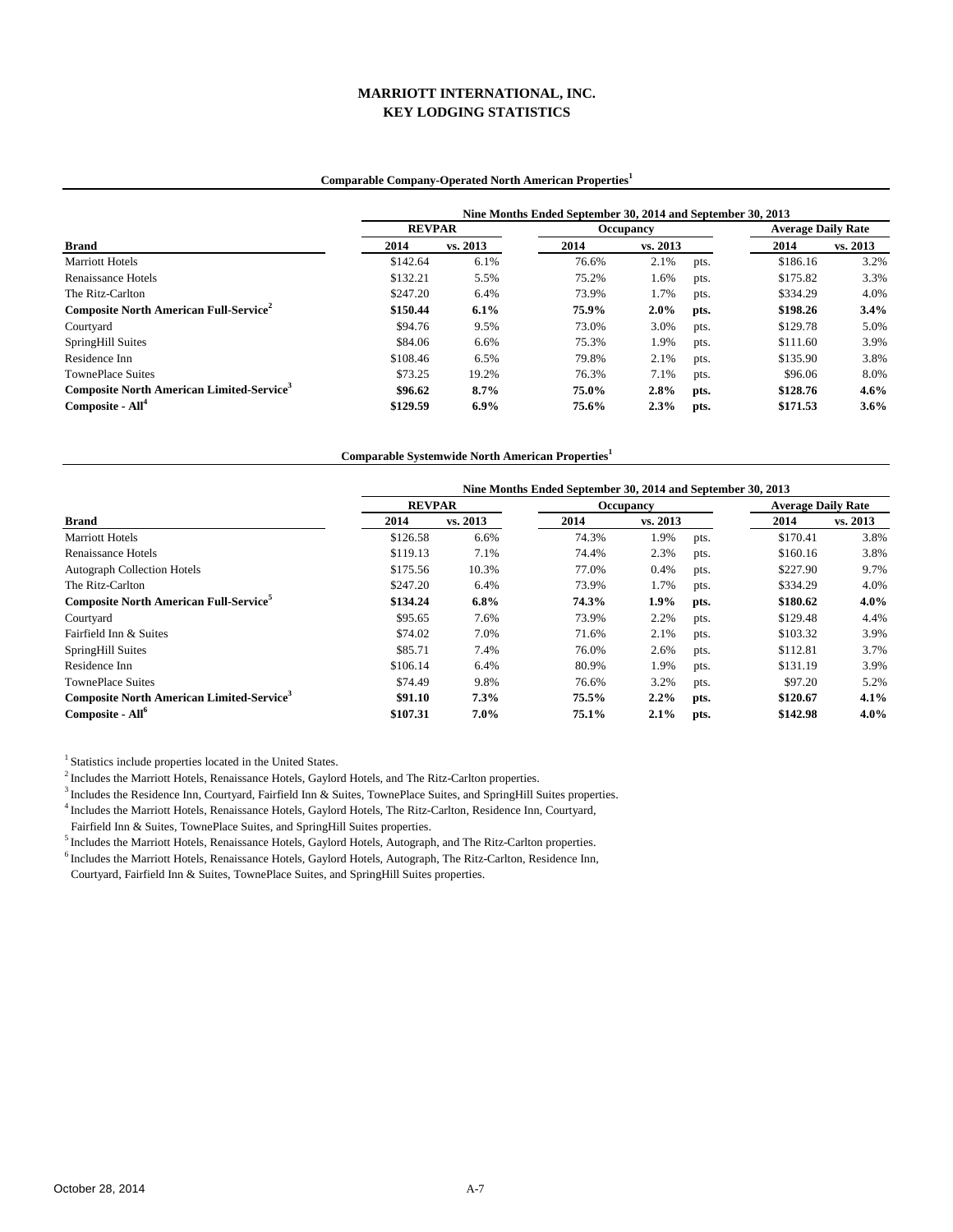## **MARRIOTT INTERNATIONAL, INC. NON-GAAP FINANCIAL MEASURES EBITDA AND ADJUSTED EBITDA**

(\$ in millions)

|                                                                                                                                                                                                                      | <b>Fiscal Year 2014</b> |                  |    |                                 |    |                         |    |               |
|----------------------------------------------------------------------------------------------------------------------------------------------------------------------------------------------------------------------|-------------------------|------------------|----|---------------------------------|----|-------------------------|----|---------------|
|                                                                                                                                                                                                                      |                         | First<br>Quarter |    | <b>Second</b><br><b>Ouarter</b> |    | <b>Third</b><br>Quarter |    | <b>Total</b>  |
| Net Income                                                                                                                                                                                                           | \$                      | 172              | \$ | 192                             | \$ | 192                     | \$ | 556           |
| Interest expense                                                                                                                                                                                                     |                         | 30               |    | 30                              |    | 29                      |    | 89            |
| Tax provision                                                                                                                                                                                                        |                         | 59               |    | 93                              |    | 98                      |    | 250           |
| Depreciation and amortization<br>Depreciation classified in Reimbursed costs<br>Interest expense from unconsolidated joint ventures<br>Depreciation and amortization from unconsolidated joint ventures<br>EBITDA ** |                         | 26<br>12<br>304  |    | 32<br>13                        |    | 33<br>13                |    | 91<br>38<br>2 |
|                                                                                                                                                                                                                      |                         |                  |    |                                 |    |                         |    |               |
|                                                                                                                                                                                                                      |                         |                  |    |                                 |    |                         |    |               |
|                                                                                                                                                                                                                      |                         |                  | 3  |                                 |    |                         | 8  |               |
|                                                                                                                                                                                                                      |                         |                  |    | 364                             |    | 366                     |    | 1,034         |
| EDITION impairment charge                                                                                                                                                                                            |                         | 10               |    | 15                              |    |                         |    | 25            |
| Share-based compensation (including share-based compensation reimbursed                                                                                                                                              |                         |                  |    |                                 |    |                         |    |               |
| by third-party owners)<br><b>Adjusted EBITDA **</b>                                                                                                                                                                  |                         | 25               | 29 |                                 |    | 27                      |    | 81            |
|                                                                                                                                                                                                                      |                         | 339              | \$ | 408                             | \$ | 393                     | \$ | 1,140         |
| <b>Increase over 2013 Quarterly Adjusted EBITDA</b>                                                                                                                                                                  |                         | 12%              |    | 10%                             |    | 19%                     |    | 14%           |

|                                                                         | <b>Fiscal Year 2013</b> |                         |  |                          |   |                                |  |                          |   |              |  |
|-------------------------------------------------------------------------|-------------------------|-------------------------|--|--------------------------|---|--------------------------------|--|--------------------------|---|--------------|--|
|                                                                         |                         | First<br><b>Ouarter</b> |  | Second<br><b>Ouarter</b> |   | <b>Third</b><br><b>Ouarter</b> |  | Fourth<br><b>Ouarter</b> |   | <b>Total</b> |  |
| Net Income                                                              | ъ                       | 136                     |  | 179                      | ъ | 160                            |  | 151                      | S | 626          |  |
| Interest expense                                                        |                         | 31                      |  | 29                       |   | 28                             |  | 32                       |   | 120          |  |
| Tax provision                                                           |                         | 65                      |  | 84                       |   | 63                             |  | 59                       |   | 271          |  |
| Depreciation and amortization                                           |                         | 25                      |  | 33                       |   | 34                             |  | 35                       |   | 127          |  |
| Depreciation classified in Reimbursed costs                             |                         | 12                      |  | 12                       |   | 12                             |  | 12                       |   | 48           |  |
| Interest expense from unconsolidated joint ventures                     |                         |                         |  |                          |   |                                |  |                          |   |              |  |
| Depreciation and amortization from unconsolidated joint ventures        |                         |                         |  | 3                        |   |                                |  |                          |   | 13           |  |
| <b>EBITDA</b> **                                                        |                         | 273                     |  | 341                      |   | 301                            |  | 294                      |   | 1,209        |  |
| Share-based compensation (including share-based compensation reimbursed |                         |                         |  |                          |   |                                |  |                          |   |              |  |
| by third-party owners)                                                  |                         | 30                      |  | 31                       |   | 28                             |  | 27                       |   | 116          |  |
| <b>Adjusted EBITDA **</b>                                               |                         | 303                     |  | 372                      |   | 329                            |  | 321                      |   | 1,325        |  |

\*\* Denotes non-GAAP financial measures. See page A-11 for information about our reasons for providing these alternative financial measures and the limitations on their use.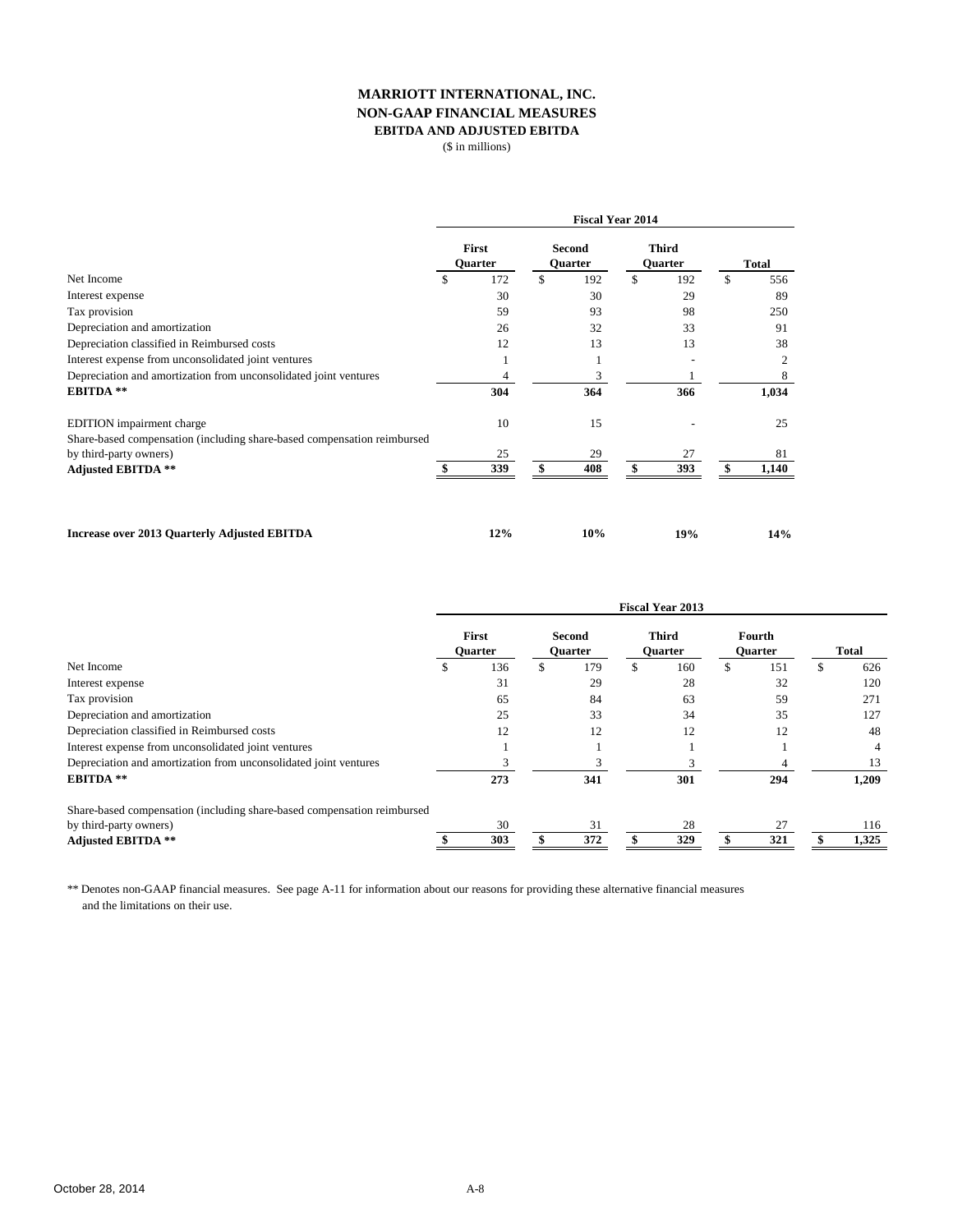## **MARRIOTT INTERNATIONAL, INC. NON-GAAP FINANCIAL MEASURES FULL YEAR EBITDA AND ADJUSTED EBITDA FORECASTED 2014**

(\$ in millions)

|                                                                                   | <b>Range</b><br><b>Estimated EBITDA</b> |       |                       |       |                    |                       |
|-----------------------------------------------------------------------------------|-----------------------------------------|-------|-----------------------|-------|--------------------|-----------------------|
|                                                                                   |                                         |       |                       |       | <b>As Reported</b> |                       |
|                                                                                   |                                         |       | <b>Full Year 2014</b> |       |                    | <b>Full Year 2013</b> |
| Net Income                                                                        |                                         | 736   | \$                    | 747   | \$                 | 626                   |
| Interest expense                                                                  |                                         | 120   |                       | 120   |                    | 120                   |
| Tax provision                                                                     |                                         | 331   |                       | 335   |                    | 271                   |
| Depreciation and amortization                                                     |                                         | 120   |                       | 120   |                    | 127                   |
| Depreciation classified in Reimbursed costs                                       |                                         | 50    |                       | 50    |                    | 48                    |
| Interest expense from unconsolidated joint ventures                               |                                         | 5     |                       |       |                    | 4                     |
| Depreciation and amortization from unconsolidated joint ventures                  |                                         | 10    |                       | 10    |                    | 13                    |
| <b>EBITDA</b> **                                                                  |                                         | 1,372 |                       | 1,387 |                    | 1,209                 |
| EDITION impairment charge                                                         |                                         | 25    |                       | 25    |                    |                       |
| Share-based compensation (including share-based compensation reimbursed by third- |                                         |       |                       |       |                    |                       |
| party owners)                                                                     |                                         | 110   |                       | 110   |                    | 116                   |
| <b>Adjusted EBITDA **</b>                                                         |                                         | 1,507 |                       | 1,522 |                    | 1,325                 |
| Increase over 2013 Adjusted EBITDA**                                              |                                         | 14%   |                       | 15%   |                    |                       |

\*\* Denotes non-GAAP financial measures. See page A-11 for information about our reasons for providing these alternative financial measures and the limitations on their use.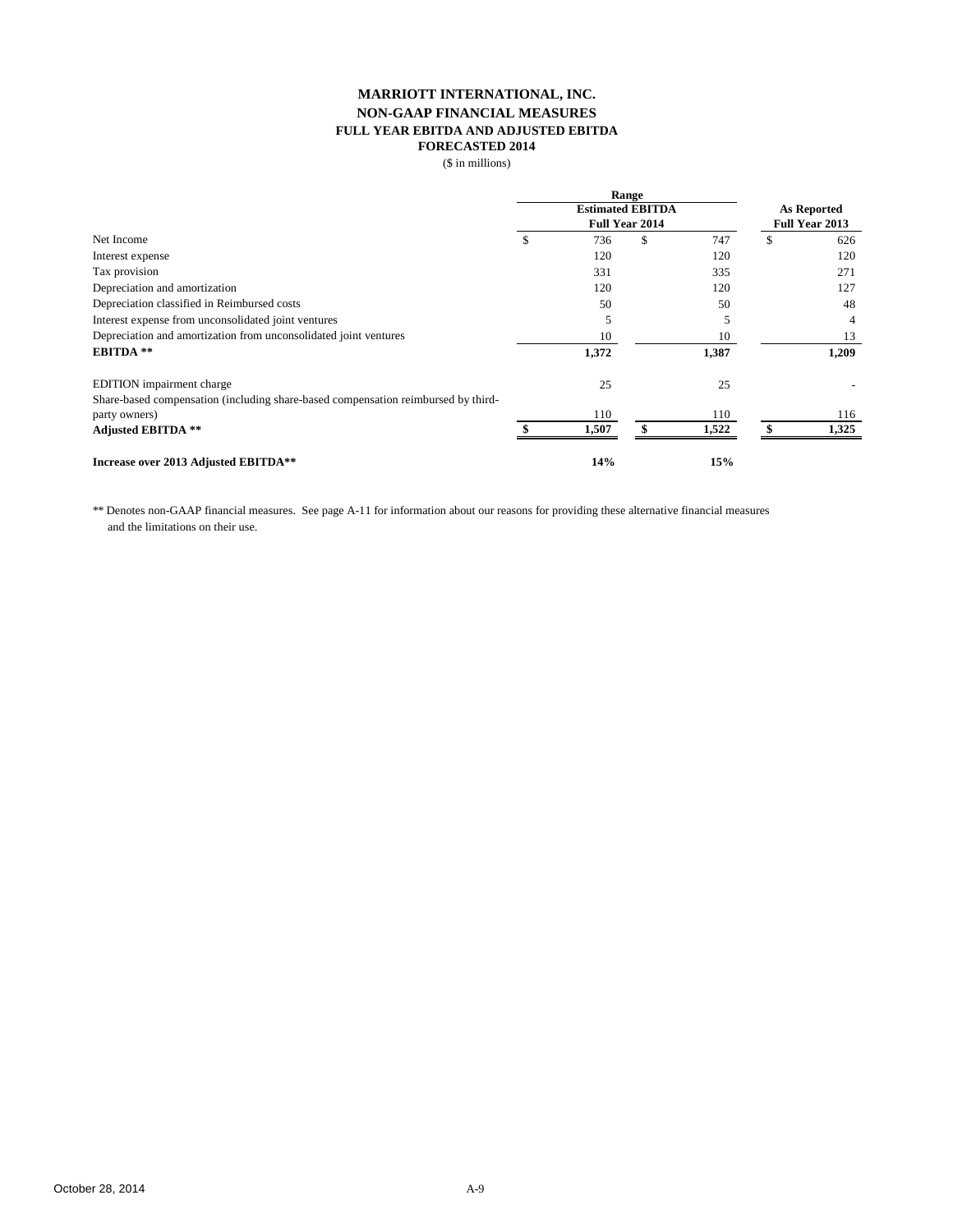## **MARRIOTT INTERNATIONAL, INC. NON-GAAP FINANCIAL MEASURES OPERATING INCOME MARGIN EXCLUDING COST REIMBURSEMENTS THIRD QUARTER 2014 AND 2013**

(\$ in millions)

| <b>OPERATING INCOME MARGIN</b>                            | <b>Third</b><br><b>Ouarter</b> | <b>Third</b><br><b>Ouarter</b><br>2013 |  |         |
|-----------------------------------------------------------|--------------------------------|----------------------------------------|--|---------|
| <b>Operating Income</b>                                   |                                | 298                                    |  | 245     |
| Total revenues as reported                                | \$                             | 3.460                                  |  | 3,160   |
| Less: cost reimbursements                                 |                                | (2,768)                                |  | (2,562) |
| Total revenues, excluding cost reimbursements **          |                                | 692                                    |  | 598     |
| Operating income margin, excluding cost reimbursements ** |                                | 43%                                    |  | 41%     |

\*\*Denotes non-GAAP financial measures. See page A-11 for information

about our reasons for providing these alternative financial measures and the limitations on their use.